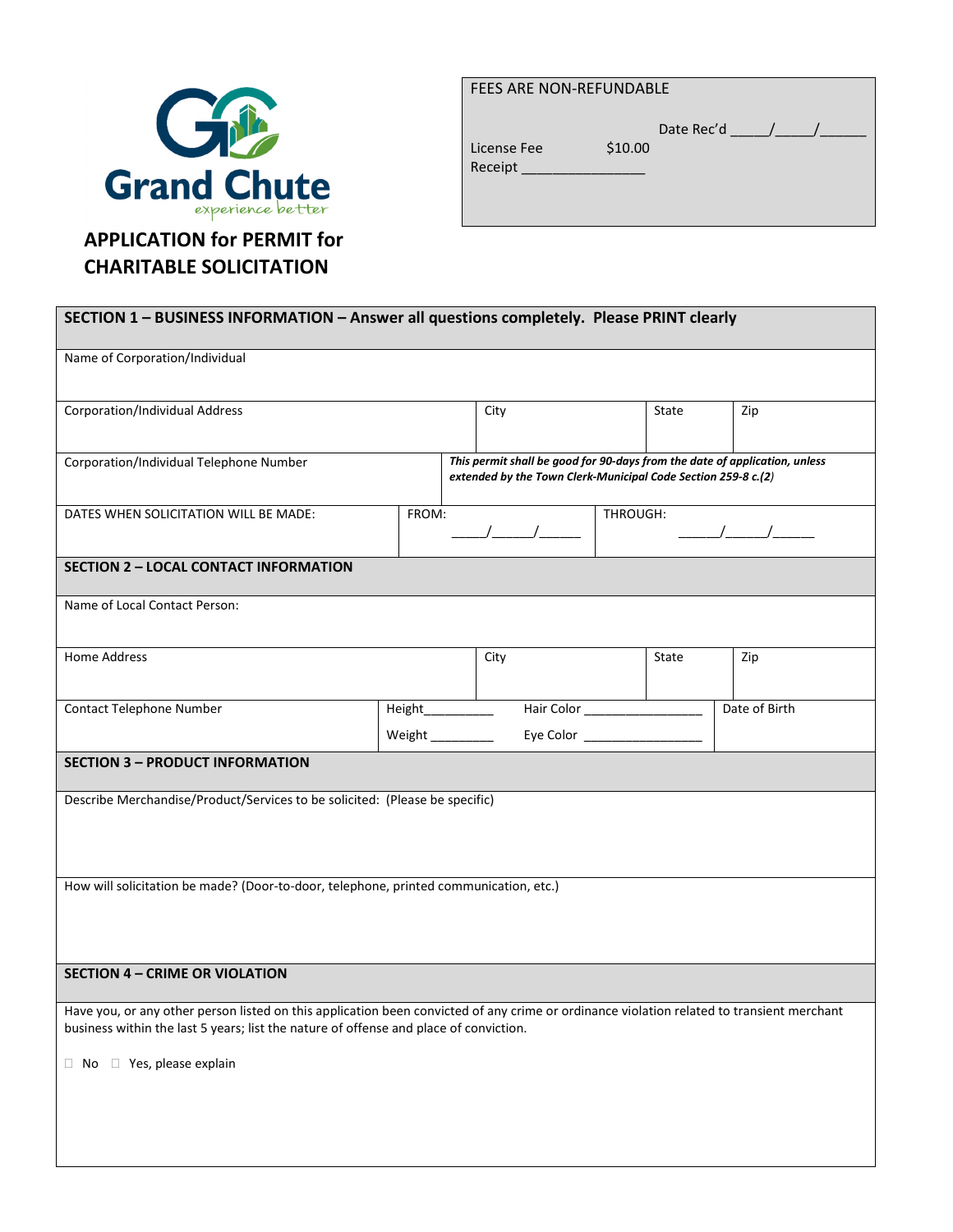| <b>SECTION 5 - PENALTY NOTICE</b>                                                                                                  |                                                                                                    |  |  |  |
|------------------------------------------------------------------------------------------------------------------------------------|----------------------------------------------------------------------------------------------------|--|--|--|
|                                                                                                                                    |                                                                                                    |  |  |  |
| The undersigned request that a license be granted in accordance with Section 134.65 of the Wisconsin State Statutes and 259 of the |                                                                                                    |  |  |  |
| Municipal Code.                                                                                                                    |                                                                                                    |  |  |  |
|                                                                                                                                    |                                                                                                    |  |  |  |
| Signature of Applicant:                                                                                                            |                                                                                                    |  |  |  |
|                                                                                                                                    |                                                                                                    |  |  |  |
| <b>FOR OFFICE USE ONLY</b>                                                                                                         |                                                                                                    |  |  |  |
|                                                                                                                                    |                                                                                                    |  |  |  |
| Date Issued                                                                                                                        | License Number                                                                                     |  |  |  |
|                                                                                                                                    |                                                                                                    |  |  |  |
|                                                                                                                                    |                                                                                                    |  |  |  |
| Authorized by                                                                                                                      |                                                                                                    |  |  |  |
|                                                                                                                                    |                                                                                                    |  |  |  |
|                                                                                                                                    |                                                                                                    |  |  |  |
| 07/26/12                                                                                                                           | Reasonable accommodations for persons with disabilities will be made upon request and if feasible. |  |  |  |

Return application to: Town Clerk, 1900 Grand Chute Boulevard, Grand Chute, WI 54913-9613